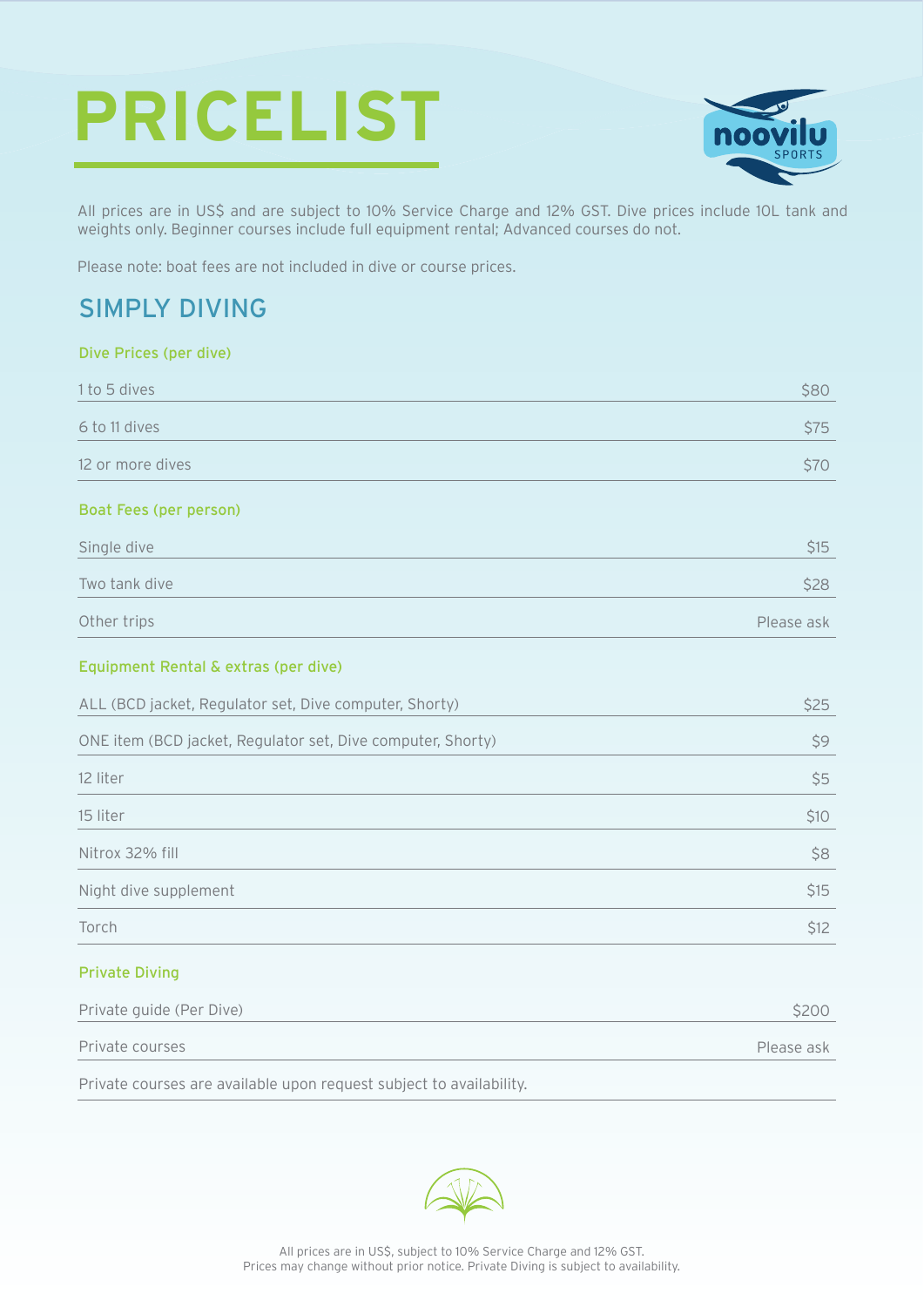# BEGINNER COURSES

All beginner courses include full equipment, required student materials and certification, but not boat fees. All course rates are quoted per person, but are for minimum two participants. Private (Pvt) courses are available on request on a one-to-one basis.

#### Bubblemaker / Scuba Ranger

For 8 and 9 year olds - an easy scuba introduction for young kids - max. depth 2m for the Bubblemaker, and max. depth 5m for the Scuba Ranger. Please note weather conditions must be very calm to ensure child safety.

#### Discover Scuba Diving (DSD)/Try Scuba / Basic Diver

The perfect "try diving" experience for those 10 years or above. An introductory course that includes a beautiful shallow dive on Kandolhu house reef.

#### Repeat Discover

A good option after your TRY SCUBA experience or DSD if you have no time to do a certification course, but still wish to see more amazing marine life diving off the boat.

#### The Scuba Diver Course

Follow on after your TRY SCUBA experience or DSD and in just a day and a half more finish your holiday with a diving certificate to 12m.

#### The Open Water Diver Course

The world famous four day diving course with the chance to see much of the amazing marine life found in the Indian Ocean including sharks, turtles and rays.

#### Add Nitrox Certification!

Add the nitrox course to your Open water Diver course and gain a special discount as well as improved safety and less fatigue after diving.

#### The Open Water Diver Referral Course

Do your theory and pool lessons at home and finish your course in the warm waters of Kandolhu diving amongst the amazing marine life of The Indian Ocean.

#### Upgrade from Scuba Diver to Open Water Diver

If you have your Scuba Diver certification from your last dive trip, why not upgrade this holiday to Open water Diver in just two days and become fully qualified to 18m.





#### PADI \$600; SSI \$550

PADI \$250; SSI \$200

#### PADI \$550; SSI \$500



# \$170 / Pvt \$220

\$170 / Pvt \$220

\$150

## PADI \$580; SSI \$530

## PADI Pvt \$750; SSI Pvt \$690

#### PADI \$850; SSI \$780 PADI Pvt \$1100; SSI Pvt \$1000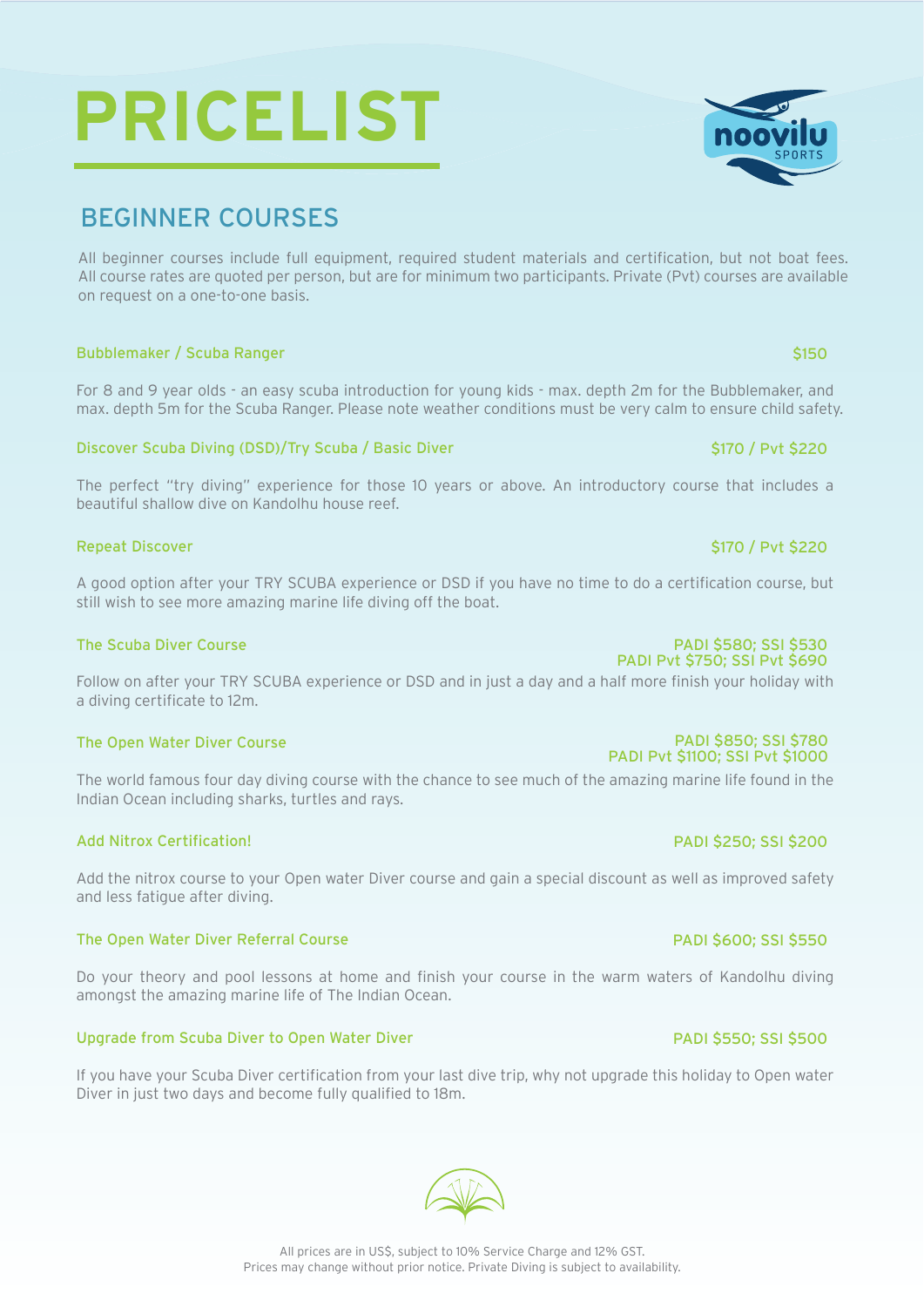# ADVANCED COURSES

Advanced courses include required student materials and certification, but do not include boat fees or equipment rental. Private (Pvt) courses are available on request on one-to-one basis at an additional cost.

#### Scuba Review/Refresher

If you have been out of the water for a year or more, a refresher is always a good idea; includes a nice shallow dive from shore on beautiful Kandolhu house reef.

#### PADI & SSI Nitrox Courses

Dive safer and/or dive longer with nitrox.

#### Adventure Diver

No time to complete the Advanced course, then why not choose three Adventure dives that grab your interest and obtain the Adventure Diver certification!

#### Advanced Courses

The fun 5 dive Advanced course with minimal theory. Try Wreck diving, Night, Underwater Photography, Deep or others of your choice with your instructor.

#### Add Nitrox Certifiiation!

If you are doing the Advanced you will likely start diving deeper – increase your safety and your no decompression time by diving with nitrox!

#### PADI & SSI Specialty courses

We have a wide selection of specialty courses on offer such as manta ray, shark, turtle, deep, drift, night, photography, marine ecology, wreck, fish ID, search and recovery, etc. etc. so please speak to us about any specialty course that may interest you.

SSI 2 dive Specialty course \$350 SSI 3 dive Specialty course \$450 SSI 4 dive Specialty course \$550 PADI 2 dive Specialty course \$400 PADI 3 dive Specialty course \$500 PADI 4 dive Specialty course \$600

#### Rescue Diver Courses

An excellent course to improve your confidence and awareness plus the chance to develop some skills in emergency management and prevention.

PADI \$275 No dives; SSI \$380 two dives

PADI \$700; SSI Advanced Adventurer \$600

### PADI \$250; SSI \$200

PADI Rescue Diver \$850; SSI Stress & Rescue \$650







## \$135

PADI \$500